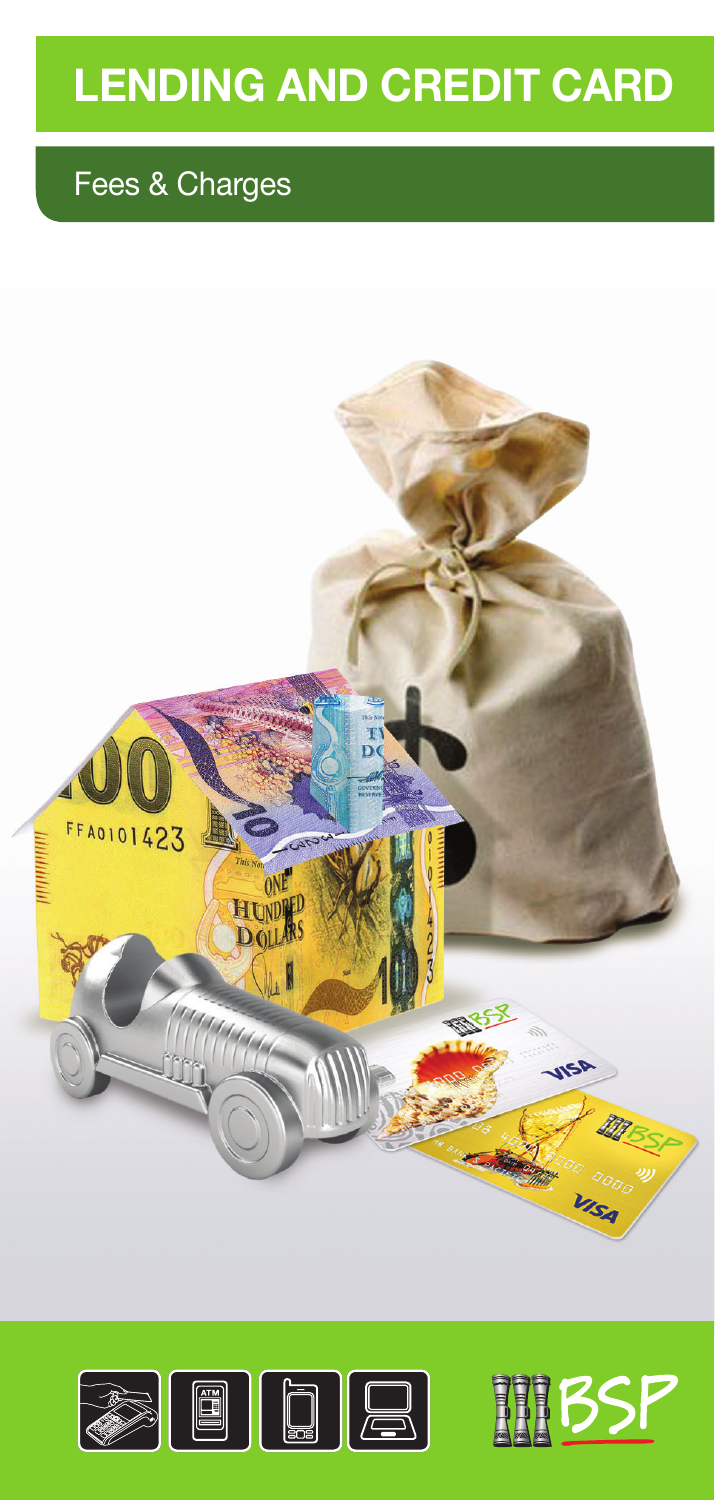| <b>CONTENTS</b>                  | <b>PAGE</b> |
|----------------------------------|-------------|
| PERSONAL LOANS                   | 1           |
| <b>CREDIT CARDS</b>              | 1           |
| OTHER CREDIT CARD FEES           | 3           |
| PERSONAL & INVESTMENT HOME LOANS | 4           |
| BUSINESS LOANS & OVERDRAFTS      | 6           |
| <b>SMART BUSINESS</b>            | 7           |
| <b>OTHER LOAN FEES</b>           | 9           |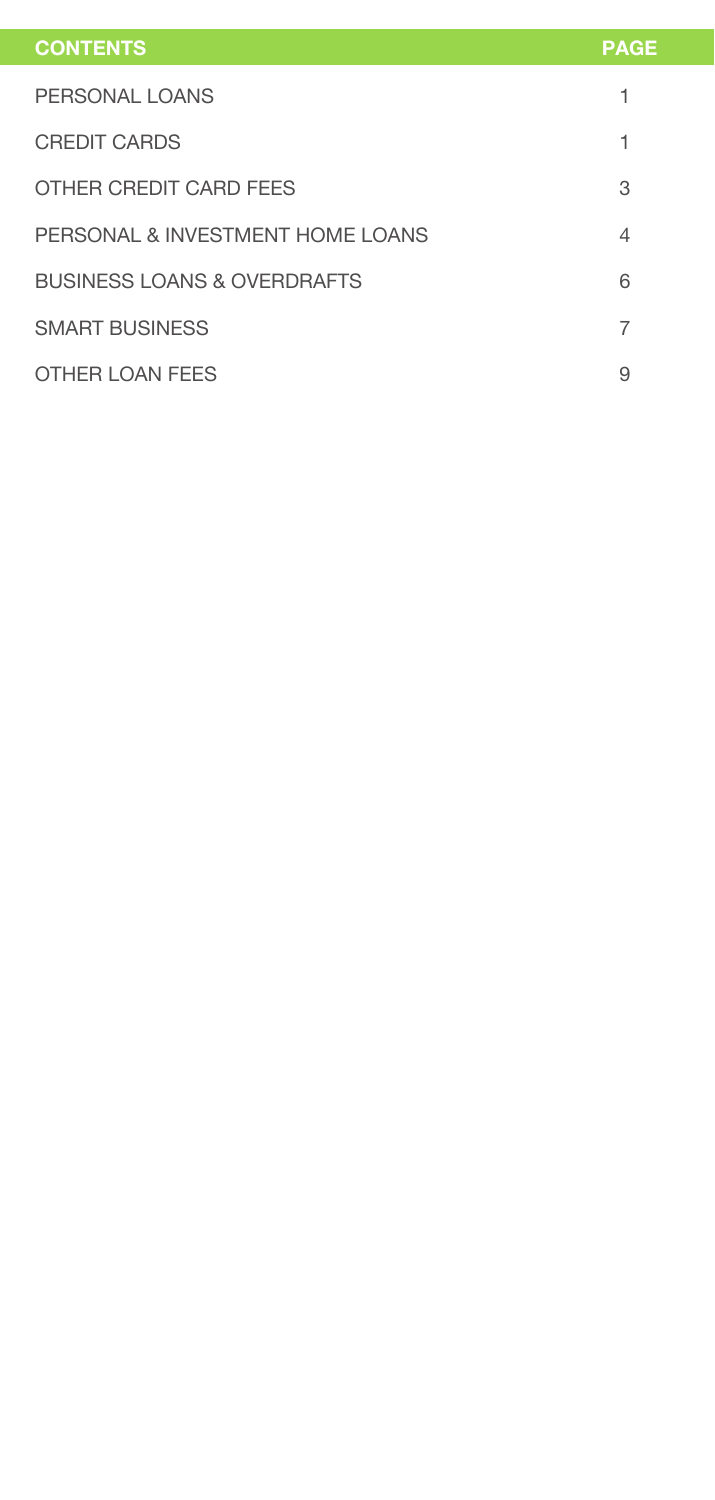## **PERSONAL LOANS**

## **Personal Loans and Overdrafts**

(Secured & Unsecured)

### **Establishment Fees**

Up to \$499<br>\$500 to \$1,999 \$150 \$500 to \$1,999<br>\$2,000 to \$4,999 \$200 \$2,000 to \$4,999<br>\$5,000 to \$19,999 \$250 \$5,000 to \$19,999 \$250<br>\$20,000 to \$49,999 \$500 \$20,000 to \$49,999<br>\$50,000 and above

**Service Fee**<br>Up to \$4,999  $$5,000$  to  $$14.999$ \$15,000 to \$19,999 \$27.50 per month<br>\$20,000 to \$999,999 0.1% per month \$1,000,000 and above

## **- Personal Cheque by Overdrawn Account**

**Referral Fee for Temporary Overdraft** \$25 per referral **or Uncleared Effects**

## **Orbit Account** (This product is no longer offered)

### **Service fee**

Up to \$9.999 \$5 per month \$10,000 to \$49,999 \$20 per month<br>\$50,000 to \$99,999 \$35 per month \$50,000 to \$99,999 \$35 per month<br>\$100,000 to \$499,999 \$50 per month \$100,000 to \$499,999 \$500,000 to \$999,999 \$100 per month \$1,000,000 and above 0.021% per month

### **CREDIT CARDS**

## **VISA Essential**

| <b>Joining Fee</b>           | \$50                 |
|------------------------------|----------------------|
| <b>Annual Fee</b>            | \$50 per annum       |
| <b>Replacement Card</b>      | \$20 per replacement |
| <b>PIN Re-Issue</b>          | \$5 per re-issue     |
| <b>Copy of Sales Voucher</b> | \$10 per transaction |
| <b>Statement Copy Fee</b>    | \$10 per copy        |

1% of approved amount

 $$12.50$  per month  $$22.50$  per month  $0.1\%$  per month (maximum \$300)<br> $0.03\%$  per month

**Loan Arrears Fee** \$25 (where loan repayment is not paid in full within 5 days of the payment due date)

**Account Overdrawn Fee** \$10 per day while the account is

**Electronic Fees** Refer "Banking Services" fees on Orbit

**Collection Fee** \$0.40 per cheque item deposited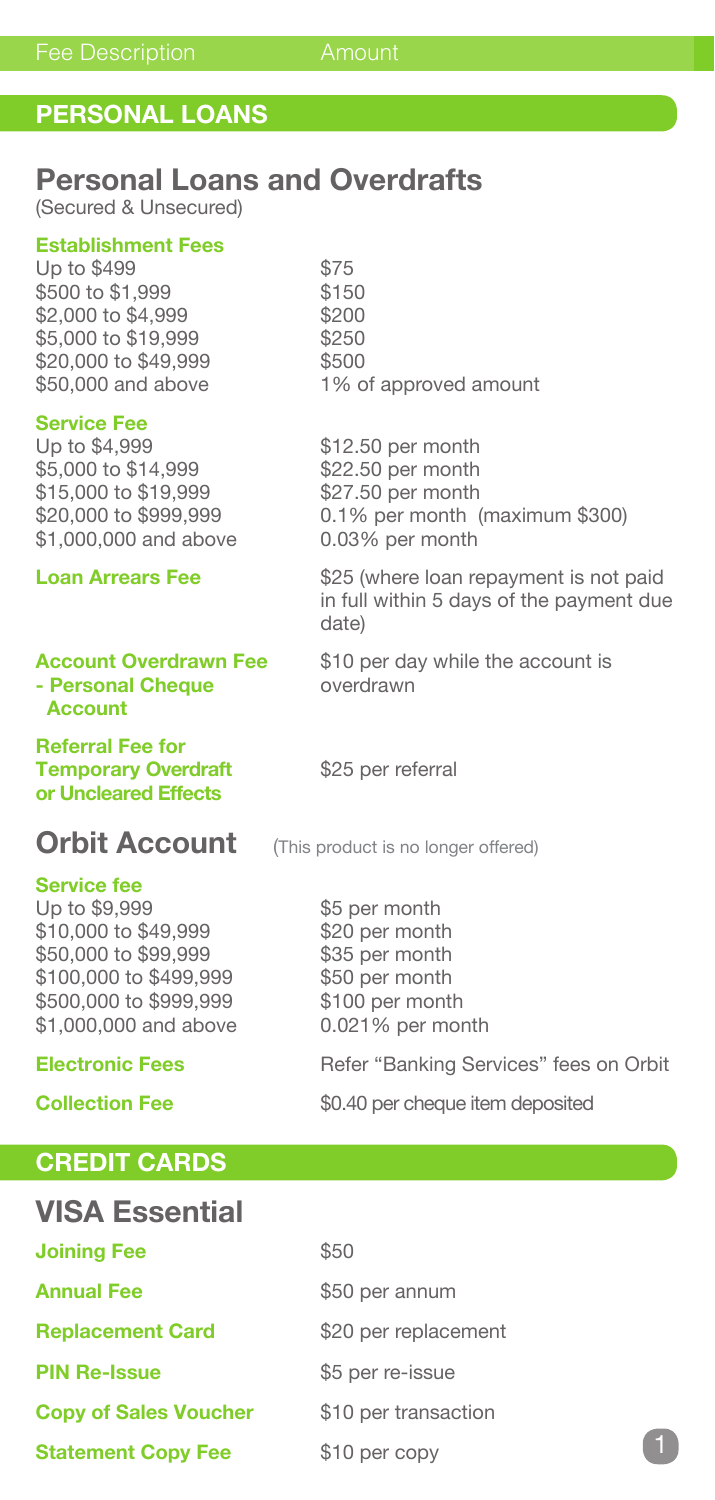### Fee Description **Amount**

### **Balance Enquiry**

- 
- 

### **Cash Advance**

- 
- 

**Interest Free Days** "Upto" 55 days on purchases only.

• own bank's ATMs  $\begin{array}{ccc} \bullet & \bullet & \bullet \\ \bullet & \bullet & \bullet & \bullet \end{array}$  other banks' ATMs  $\begin{array}{ccc} \bullet & \bullet & \bullet & \bullet \\ \bullet & \bullet & \bullet & \bullet \end{array}$  per transaction \$2 per transaction

• own bank's ATMs/branch \$5 per transaction<br>• other banks' ATMs \$10 per transaction \$10 per transaction

**Late Payment Fee** \$20 (where minimum monthly repayment is not paid by the payment due date)

## **VISA Gold**

**Joining Fee** \$95

**Copy of Sales Voucher** \$10 per transaction

**Statement Copy Fee** \$10 per copy

### **Balance Enquiry**

- own bank's ATMs \$1 per transaction
- 

### **Cash Advance**

- own bank's ATMs/branch \$5 per transaction<br>• other banks' ATMs \$10 per transaction
- 
- 

**Annual Fee**  $$95$  per annum

- **Replacement Card** \$20 per replacement
- **PIN Re-Issue** \$5 per re-issue
	- -
- **Interest Free Days** "Upto" 55 days on purchases only.
	- other banks' ATMs \$2 per transaction
		-
		- \$10 per transaction

\$95 per annum

**Late Payment Fee** \$20 (where minimum monthly repayment is not paid by the payment due date

## **VISA Gold Advantage**

| <b>Joining Fee</b> | \$95 |
|--------------------|------|
| <b>Annual Fee</b>  | \$95 |

**Replacement Card** \$20 per replacement

**PIN Re-Issue** \$5 per re-issue

**Copy of Sales Voucher** \$10 per transaction

**Statement Copy Fee** \$10 per copy

### **Interest Free Days** "Upto" 55 days on purchases only.

### **Balance Enquiry**

- 
- 

### **Cash Advance**

- 
- own bank's ATMs \$1 per transaction
- other banks' ATMs \$2 per transaction

• own bank's ATMs/branch \$5 per transaction<br>• other banks' ATMs \$10 per transaction \$10 per transaction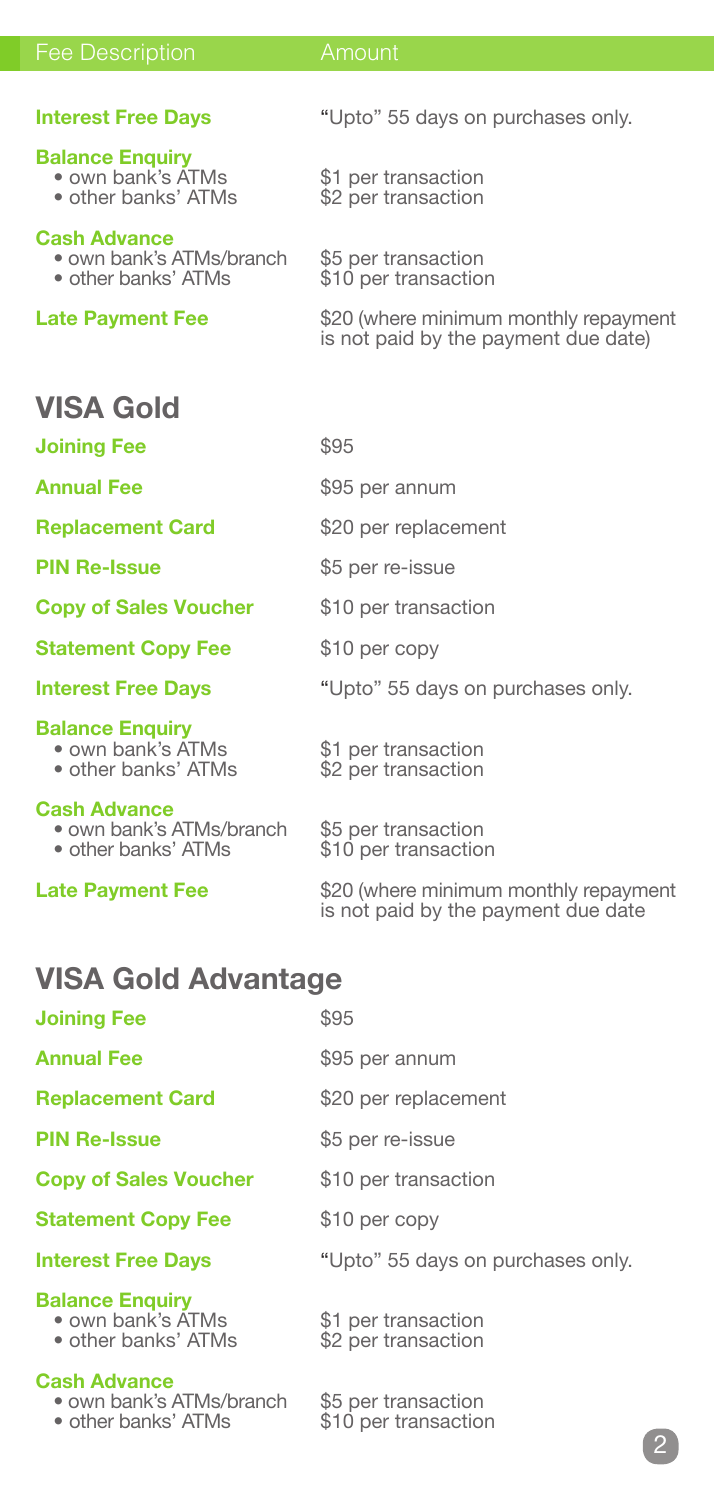| <b>Fee Description</b>                                                 | Amount                                                                           |
|------------------------------------------------------------------------|----------------------------------------------------------------------------------|
| <b>Late Payment Fee</b>                                                | \$20 (where minimum monthly repayment<br>is not paid by the payment due date)    |
|                                                                        | <b>MasterCard Regular</b> (This product is no longer offered)                    |
| <b>Joining Fee</b>                                                     | \$50                                                                             |
| <b>Annual Fee</b>                                                      | \$50 per annum                                                                   |
| <b>Replacement Card</b>                                                | \$20 per replacement                                                             |
| <b>PIN Re-Issue</b>                                                    | \$5 per re-issue                                                                 |
| <b>Copy of Sales Voucher</b>                                           | \$10 per transaction                                                             |
| <b>Statement Copy Fee</b>                                              | \$10 per copy                                                                    |
| <b>Interest Free Days</b>                                              | "Upto" 55 days on purchases only.                                                |
| <b>Balance Enguiry</b><br>• own bank's ATMs<br>· other banks' ATMs     | \$1 per transaction<br>\$2 per transaction                                       |
| <b>Cash Advance</b><br>• own bank's ATMs/branch<br>• other banks' ATMs | \$5 per transaction<br>\$10 per transaction                                      |
| <b>Late Payment Fee</b>                                                | \$20 (where minimum monthly repayment<br>is not paid by the payment due date)    |
|                                                                        | MasterCard Gold (This product is no longer offered)                              |
| <b>Joining Fee</b>                                                     | \$95                                                                             |
| <b>Annual Fee</b>                                                      | \$95 per annum                                                                   |
| <b>Replacement Card</b>                                                | \$20 per replacement                                                             |
| <b>PIN Re-Issue</b>                                                    | \$5 per re-issue                                                                 |
| <b>Copy of Sales Voucher</b>                                           | \$10 per transaction                                                             |
| <b>Statement Copy Fee</b>                                              | \$10 per copy                                                                    |
| <b>Interest Free Days</b>                                              | "Upto" 55 days on purchases only                                                 |
| <b>Balance Enquiry</b><br>• own bank's ATMs<br>• other banks' ATMs     | \$1 per transaction<br>\$2 per transaction                                       |
| <b>Cash Advance</b><br>• own bank's ATMs/branch<br>• other banks' ATMs | \$5 per transaction<br>\$10 per transaction                                      |
| <b>Late Payment Fee</b>                                                | \$20 (where minimum monthly<br>repayment is not paid by the payment<br>due date) |

## **OTHER CREDIT CARD FEES**

**International Cash** \$10 per transaction (applicable on BSP **Disbursement Fee** ATM withdrawals using internationally issued cards)

**Foreign Currency** 2.5% of transaction value on<br> **Conversion Fee Conversion Fee Conversion Fee Conversion Fee CONVERGENT CONVERGENT CONVERGENT CONVERGENT CONVERGENT CONVERGENT CONVERGENT CONVERGENT CONVERGENT CONVERGENT CONVERGENT CONVERGENT CONVERGENT CONVERGENT CONVERGENT CONVERGENT CONVERGENT**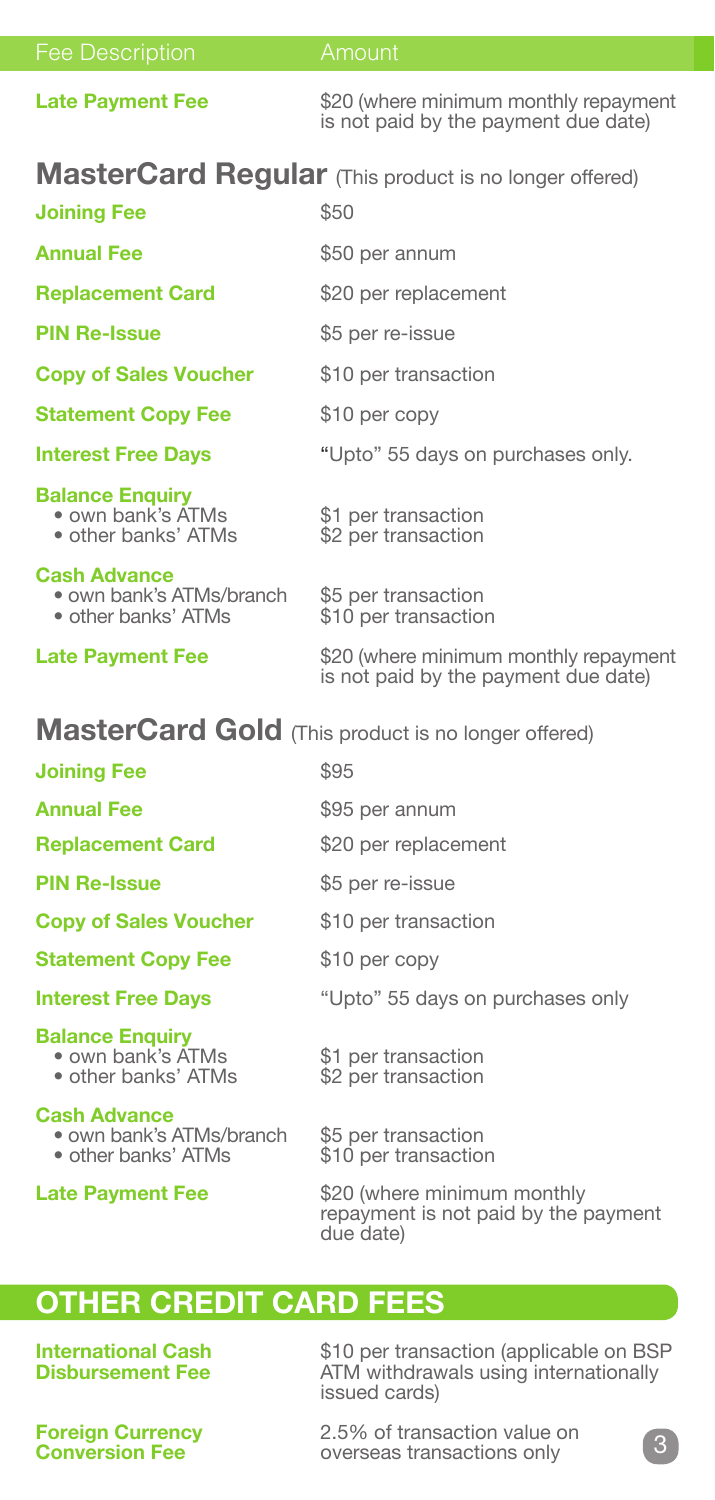## **Motor Vehicle Loan**

### **Establishment Fees**

Up to \$499<br>\$500 to \$4,999 \$200 \$500 to \$4,999<br>\$5.000 to \$19.999 \$250  $$5,000$  to  $$19,999$   $$250$ <br> $$20.000$  to  $$49.999$   $$400$ \$20,000 to \$49,999<br>\$50,000 and above

## **Service Fee**<br>Up to \$4.999

\$5,000 to \$9,999 \$15 per month<br>\$10,000 to \$19,999 \$20 per month \$10,000 to \$19,999 \$20 per month<br>\$20,000 to \$49,999 \$25 per month \$20,000 to \$49,999 \$25 per month<br>\$50,000 and above \$35 per month \$50,000 and above

1% of approved amount

\$10 per month<br>\$15 per month

**Inspection Fee** \$40 per inspection

**Loan Arrears Fee** \$25 (where loan repayment is not paid in full within 5 days of the payment due date)

## **PERSONAL & INVESTMENT HOME LOANS**

## *Easy***Home Loan**

**Establishment Fee**  Up to \$49,999 \$650

Above \$250,000

1% of the approved amount (Minimum \$650)

**FNPF Housing Transfer** \$100 per application (excluding fees levied by FNPF)

### **Inspection Fee**

Where transport is provided by:<br>Customer \$50 per inspection The Bank: • within 20km of bank \$60 per inspection branch

• outside 20km of bank \$60 plus \$0.50 per km branch

Note: "*Bank branch*" refers to the branch where the loan is obtained from.

**Loan Arrears Fee** \$25 (where loan repayment is not paid in full within 5 days of the payment due date)

## *Easy***Home Investment Loan**

**Establishment Fee** Up to \$49,999 \$650

Above \$250,000

1% of the approved amount (minimum \$650)

**FNPF Housing Transfer** \$100 per application

(excluding fees levied by FNPF)

### **Inspection Fee**

Where transport is provided by:<br>Customer \$50 per inspection The Bank: • within 20km of bank \$60 per inspection

branch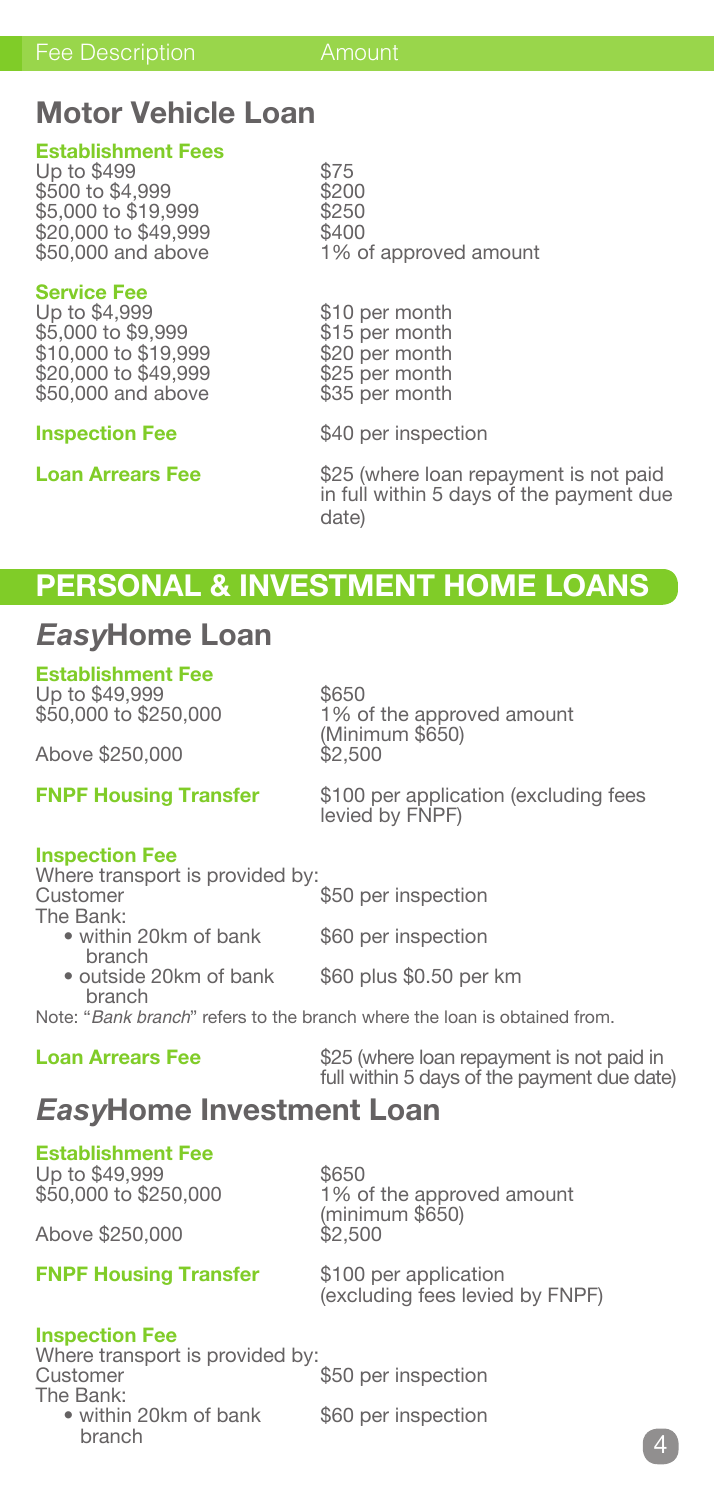### Fee Description **Amount**

• outside 20km of bank \$60 plus \$0.50 per km branch

Note: "*Bank branch*" refers to the branch where the loan is obtained from.

**Loan Arrears Fee** \$25 (where loan repayment is not paid in full within 5 days of the payment due date)

## **Rate***Saver* **Home Loan**

### **Establishment Fee**

Up to \$49,999 \$650

Above \$250,000

**Service Fee** \$10 per month

1% of the approved amount (minimum \$650)

**FNPF Housing Transfer** \$100 per application (excluding fees levied by FNPF)

### **Inspection Fee**

Where transport is provided by:<br>Customer \$50 per inspection The Bank: • within 20km of bank \$60 per inspection

**branch**<br>• outside 20km of bank \$60 plus \$0.50 per km branch

Note: "*Bank branch*" refers to the branch where the loan is obtained from.

**Loan Arrears Fee** \$25 (where loan repayment is not paid in full within 5 days of the payment due date)

## **Investment Home Loan**

### **Establishment Fee**

Up to \$49,999 \$650

Above \$250,000 \$2,500

\$50,000 to \$250,000 1% of the approved amount (minimum \$650)

**Service Fee** \$10 per month

**FNPF Housing Transfer** \$100 per application

(excluding fees levied by FNPF)

### **Inspection Fee**

Where transport is provided by:<br>Customer \$50 per inspection The Bank: • within 20km of bank \$60 per inspection branch • outside 20km of bank \$60 plus \$0.50 per km

branch

Note: "*Bank branch*" refers to the branch where the loan is obtained from.

**Loan Arrears Fee** \$25 (where loan repayment is not paid in full within 5 days of the payment due date)

## **MicroCredit Loan**

**Establishment Fee** \$200 to \$500 \$25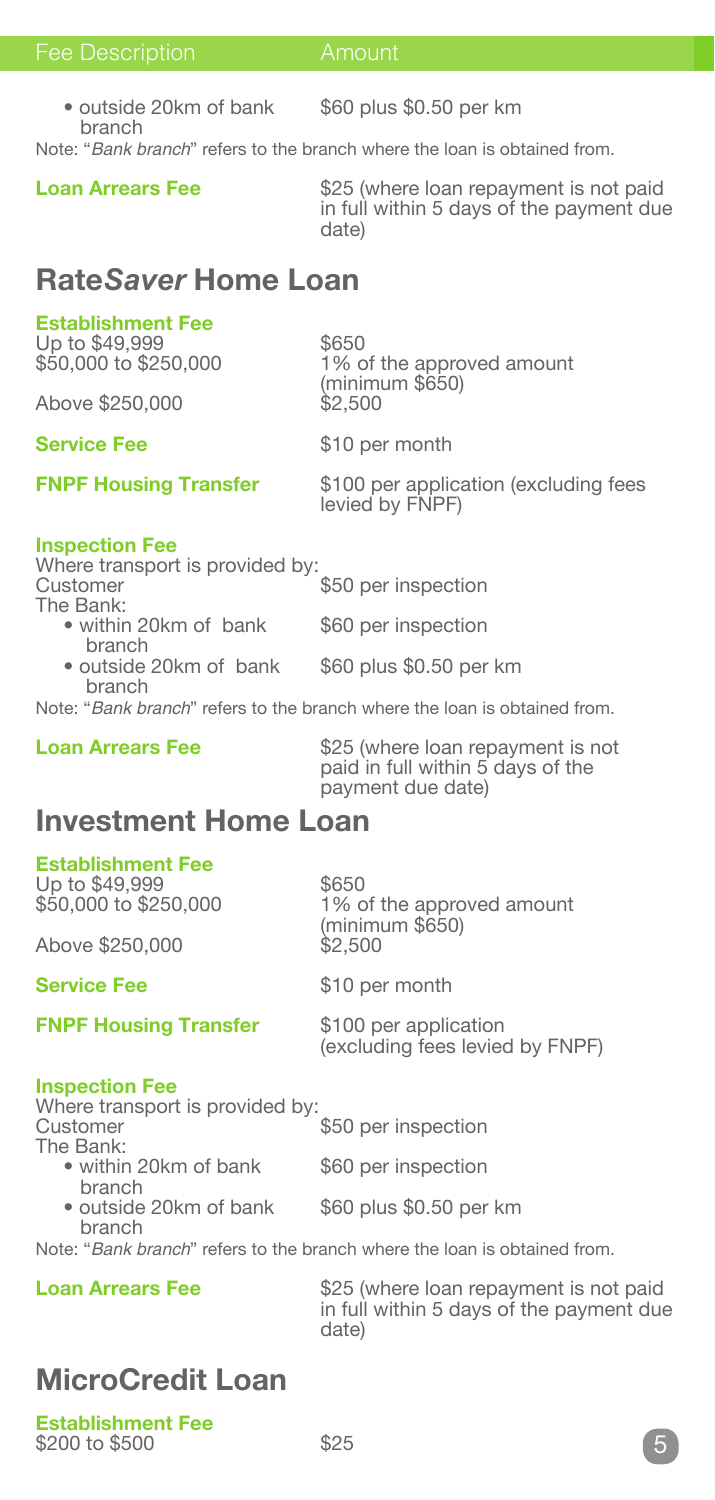| <b>Fee Description</b>                                                                                                                                  | Amount                                                                                      |
|---------------------------------------------------------------------------------------------------------------------------------------------------------|---------------------------------------------------------------------------------------------|
| \$501 to \$1,000                                                                                                                                        | \$40                                                                                        |
| <b>Service Fee</b>                                                                                                                                      | \$5 per month                                                                               |
| <b>Loan Arrears Fee</b>                                                                                                                                 | \$25 (where loan repayment is not paid<br>in full within 5 days of the payment due<br>date) |
|                                                                                                                                                         | <b>Cane Farmers Loan</b> (This product is no longer offered)                                |
| <b>Service Fee</b>                                                                                                                                      | \$10 per month                                                                              |
| <b>Inspection Fee</b><br>Where transport is provided by:<br>Customer<br>The Bank<br>• within 20km of bank<br>branch<br>• outside 20km of bank<br>branch | \$40 per inspection<br>\$60 per inspection<br>\$60 plus \$0.50 per km                       |

Note: "*Bank branch*" refers to the branch where the loan is obtained from.

**Loan Arrears Fee** \$25 (where loan repayment is not paid in full within 5 days of the payment due date)

## **BUSINESS LOANS & OVERDRAFTS**

## **Business Overdraft**

| <b>Establishment Fee</b><br>(negotiable)                                             | 1% of the facility limit (minimum \$650)                         |  |
|--------------------------------------------------------------------------------------|------------------------------------------------------------------|--|
| <b>Service Fee</b><br>Up to \$1,000,000<br>Above \$1,000,000                         | 0.1% per month (maximum \$300)<br>0.03% per month                |  |
| <b>Account Overdrawn Fee</b>                                                         | \$15 per day while the account is over<br>drawn by \$100 or more |  |
| <b>Referral Fee for Temporary</b><br><b>Overdraft or Uncleared</b><br><b>Effects</b> | \$25 per referral                                                |  |
| <b>Business Term Loan</b>                                                            |                                                                  |  |

## **Service Fee**

Up to \$9,999 \$5 per month<br>\$10,000 to \$49,999 \$20 per month \$10,000 to \$49,999 \$20 per month \$50,000 to \$99,999 \$35 per month \$100,000 to \$499,999 \$50 per month \$500,000 to \$999,999 \$100 per month<br>\$1,000,000 and above 0.021% per month \$1,000,000 and above

**Establishment Fee** 1% of facility limit (negotiable)

**Loan Arrears Fee** \$25 (where loan repayment is not paid in full within 5 days of the payment due date)

## **Small & Medium Enterprise Loan**

**Establishment Fee**  \$5,000 to \$19,999<br>\$20,000 to \$49,999 \$500 \$20,000 to \$49,999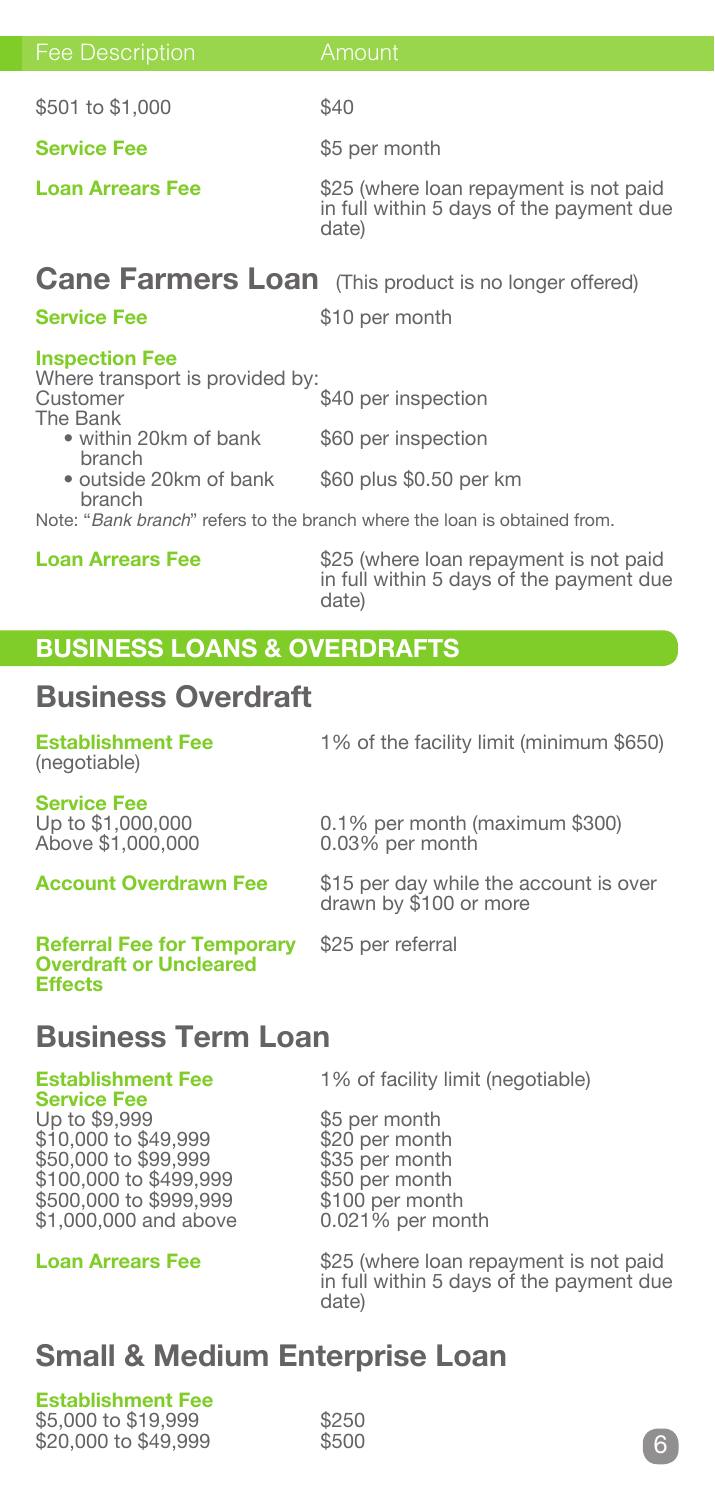| <b>Fee Description</b> |  |
|------------------------|--|
|                        |  |
|                        |  |

## **Service Fee**

\$10,000 to \$49,999 \$20 per month<br>\$50,000 to \$499,999 \$50 per month  $$50,000$  to  $$499.999$ 

\$50,000 and above 1% of approved amount (minimum \$500)

\$5 per month<br>\$20 per month

**Loan Arrears Fee** \$25 (where loan repayment is not paid in full within 5 days of the payment due date)

## **Finance Lease / Operating Lease**

**Establishment Fee** 1% of loan facility (minimum \$650)

**Rental Arrears Collection** \$25 (where loan repayment is not paid in full within 5 days of the payment due date)

**Break Cost Fee** 30 days' interest on the outstanding principal balance, to be calculated at the fixed interest rate of the existing account

**Stamp Duty on Master Lease Is applicable** 

## **Insurance Premium Finance**

### **Establishment Fee**

 $$2,000$  to  $$4,999$   $$125$ <br> $$5.000$  to  $$19.999$   $$250$  $$5,000$  to  $$19,999$   $$250$ <br> $$20.000$  to  $$49.999$   $$500$ \$20,000 to \$49,999<br>\$50,000 and over

1% of limit amount

**Loan Arrears Fee** \$25 (where loan repayment is not paid in full within 5 days of the payment due date)

## **Bonds & Guarantees**

**Establishment Fee** 1.75% of bonds/ guarantees (minimum \$50) **Six Monthly Charge** 1% of bonds/ guarantees (minimum \$40) **Cancellation** 1% of bonds/ guarantees on pro-rata

**Document Handling<sup>1</sup>** \$80 per document

basis (minimum \$40)

## **SMART BUSINESS** (This product suite is no longer offered)

## **Unsecured Loan** (This product is no longer offered)

### **Establishment Fee**

\$1,000 to \$1,999<br>\$2.000 to \$4,999 \$200  $\frac{1}{2}$ ,000 to \$4,999 \$200<br>\$5,000 to \$19,999 \$250 \$5,000 to \$19,999 \$250<br>\$20,000 and above \$500  $$20.000$  and above

| Service F |  |
|-----------|--|
|           |  |

\$1,000 to \$4,999 \$12.50 per month<br>\$5.000 to \$14.999 \$22.50 per month \$5,000 to \$14,999 \$22.50 per month<br>\$15,000 to \$19,999 \$27.50 per month \$15,000 to \$19,999 \$27.50 per month<br>\$20,000 and above \$27.50 per month

0.10% per month (max. \$300)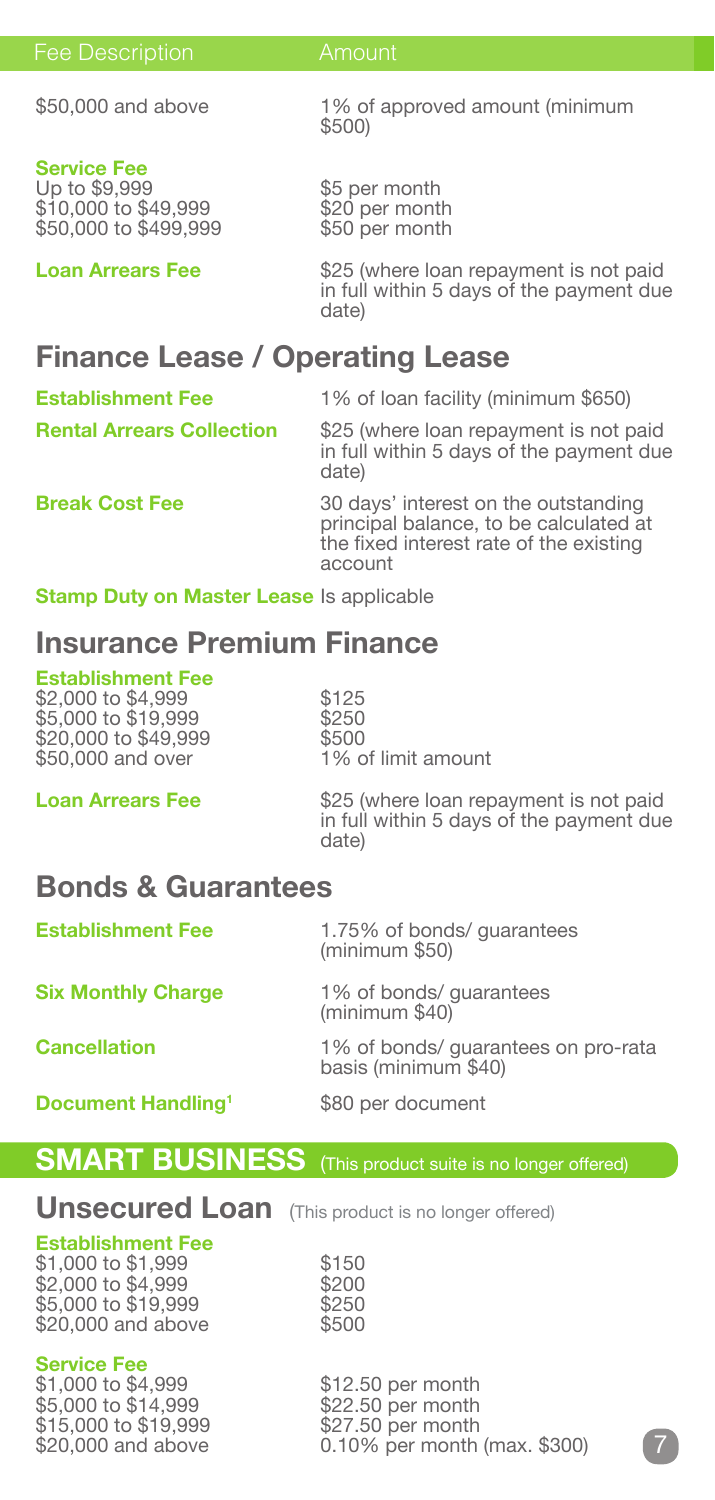**Loan Arrears Fee** \$25 (where loan repayment is not paid in full within 5 days of the payment due date)

## **Term Loan** (This product is no longer offered)

### **Establishment Fee**

\$1,000 to \$1,999<br>\$2.000 to \$4,999 \$200  $\frac{$2,000}{0}$  to  $\frac{$4,999}{0}$  \$200<br>\$5.000 to \$19,999 \$250  $$5,000$  to  $$19,999$   $$250$ <br> $$20.000$  to  $$49,999$   $$500$ \$20,000 to \$49,999<br>\$20,000 to \$49,999<br>\$50.000 to \$250.000 **Service Fee**

Up to \$14,999<br>\$15,000 to \$49,999 \$20 \$15,000 to \$49,999 \$20<br>\$50,000 to \$99,999 \$35 \$50,000 to \$99,999 \$35 \$100,000 - \$250,000 \$50

1% of approved amount

**Inspection Fee Where transport is provided by:**<br>Customer \$40 per inspection The Bank • within 20km of bank \$60 per inspection branch<br>• outside 20km of bank \$60 plus \$0.50 per km branch

Note: "*Bank branch*" refers to the branch where the loan is obtained from.

**Loan Arrears Fee** \$25 (where loan repayment is not paid in full within 5 days of the payment due date)

1% of approved amount

### **Asset Loan** (This product is no longer offered)

### **Establishment Fee**

\$1,000 to \$1,999<br>\$2,000 to \$4,999 \$200 \$2,000 to \$4,999 \$200<br>\$5.000 to \$19.999 \$250  $\frac{1}{35,000}$  to \$19,999  $\frac{1}{320,000}$  to \$49,999  $\frac{1}{3500}$ \$20,000 to \$49,999<br>\$50,000 to \$250,000

**Service Fee**

| Up to \$14,999        | \$5  |
|-----------------------|------|
| \$15,000 to \$49,999  | \$20 |
| \$50,000 to \$99,999  | \$35 |
| \$100,000 - \$250,000 | \$50 |

### **Inspection Fee**

Where transport is provided by:<br>Customer \$40 per inspection The Bank • within 20km of bank \$60 per inspection branch • outside 20km of bank \$60 plus \$0.50 per km branch

Note: "*Bank branch*" refers to the branch where the loan is obtained from.

**Loan Arrears Fee** \$25 (where loan repayment is not paid in full within 5 days of the payment due date)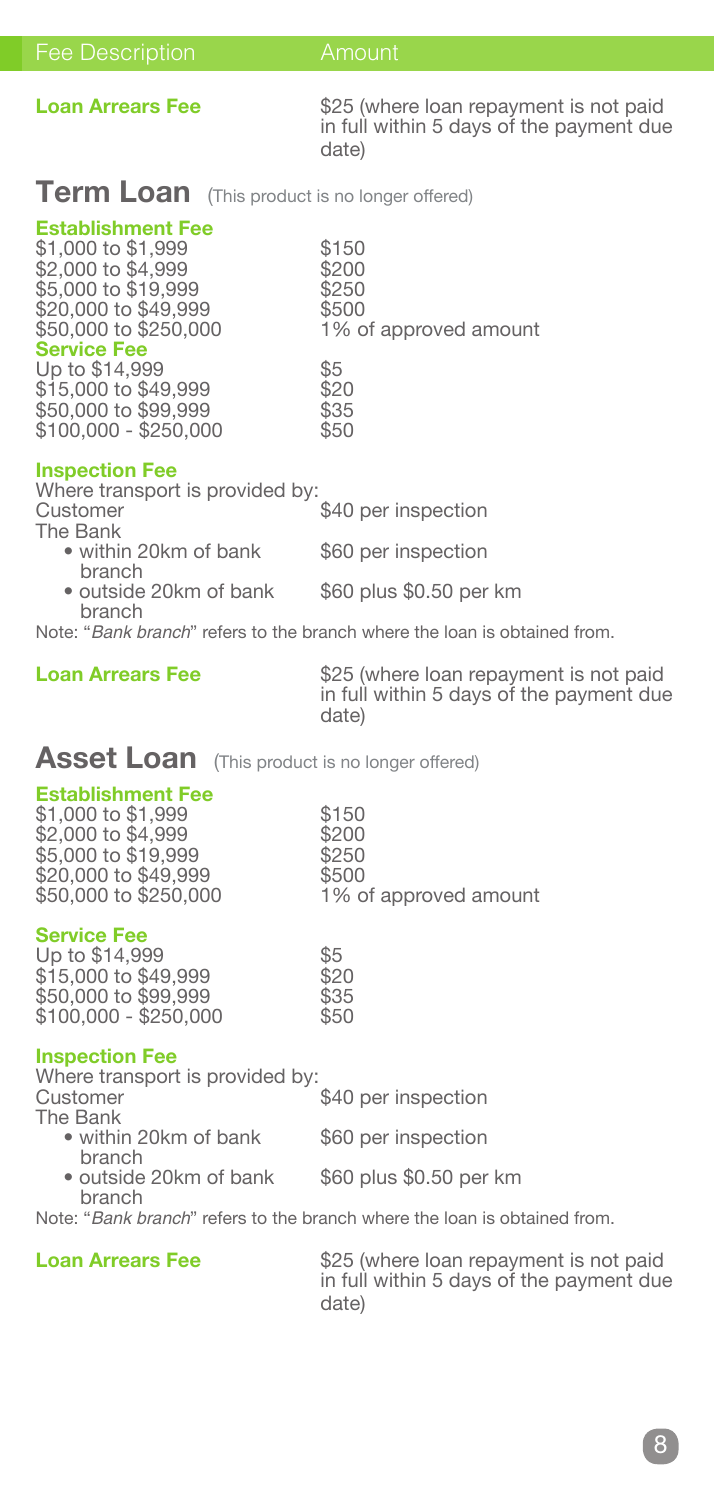## **OTHER LOAN FEES**

## **Insurance Fee**

**House with Engineer's** 0.185% of sum insured **Certificate**

- 
- **House without Engineer's** 0.22% of sum insured:<br> **Certificate** If joined scheme priou • If joined scheme prior to 31 Mar 2003, earthquake, cyclone and fire cover is available.
	- If joined scheme after 31 Mar 2003 then only fire cover is available.
- **Contents with Burglary** 0.3% of sum insured
- **Contents without Burglary** 0.2% of sum insured

**Cover**

**Cover**

**Motor Vehicle** 2% of sum insured

## **Other Fees**

## **Variation to Loan Terms** \$100 **& Conditions**

1% per annum on undrawn portion (This fee applies when you do not fully draw down the loan amount or have an undrawn balance on the loan account 3 months from the date of the acceptance of the offer letter and the bank has not cancelled your loan This fee will be charged monthly and will be debited to your loan account monthly. The Bank may recalculate your repayments and advise you accordingly)

 loan products or changing interest rates. Switch is subject to bank approval)

### **Switch Fee \$300** (payable when switching between

### **Preparations of Specific** \$750 per document **Security Interest Agreement (SSIA)2**

**Preparation of Residential** \$1,000 per document **Mortgage Documentation2**

**Search Fee** (For companies, \$35 per search titles, deeds, etc)

### **Security Document Handling Fees - Preparation**

| Variation of Mortgage <sup>1</sup>                                      | \$500 per document |   |
|-------------------------------------------------------------------------|--------------------|---|
| Up-stamping Cases<br>(Authorities)                                      | \$250 per document |   |
| Letter of Charge <sup>1</sup>                                           | \$500 per document |   |
| <b>Non Consumer Credit</b><br>Act (CCA) Mortgage <sup>1</sup>           | \$650 per document |   |
| <b>General Security</b><br><b>Interest Agreement (GSIA)<sup>1</sup></b> | \$650 per document |   |
| <b>SSIA over Life Policy<sup>1</sup></b>                                | \$100 per document | g |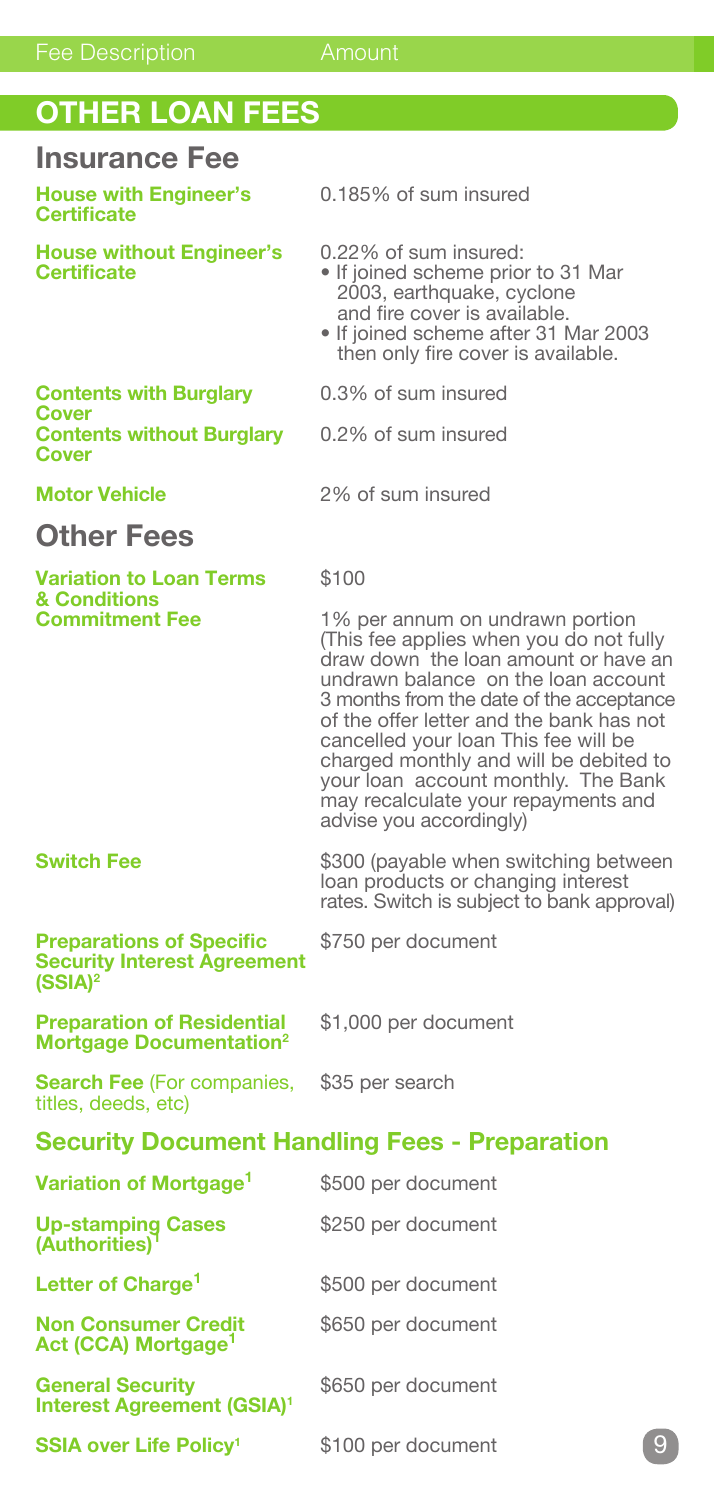| <b>Fee Description</b>                          | Amount             |
|-------------------------------------------------|--------------------|
| <b>Assignment of Rent<sup>1</sup></b>           | \$100 per document |
| <b>SSIA over Term Deposit<sup>1</sup></b>       | \$100 per document |
| Guarantee <sup>1</sup>                          | \$100 per document |
| <b>Letter of Continuance</b>                    | \$350 per document |
| <b>SSIA<sup>2</sup></b> (additional documents)  | \$250 per document |
| Mortgage <sup>2</sup><br>(additional documents) | \$350 per document |

# **Security Document Handling Fees - Discharge** (Re-assignment of Life Policy, Bill of Sale & Mortgage etc)

| One Document <sup>1</sup>                                                              | \$100 per document |
|----------------------------------------------------------------------------------------|--------------------|
| <b>Each Additional Document<sup>1</sup></b>                                            | \$30 per document  |
| <b>Settlement Attendance Fee</b>                                                       | \$100              |
| <b>Security Document</b><br><b>Photocopying Fee</b>                                    | \$1 per page       |
| <b>Third Party Fees &amp;</b><br><b>Statutory Charges</b><br>(Stamp Duty, Registration | Fees may apply     |

& Solicitors' Fees)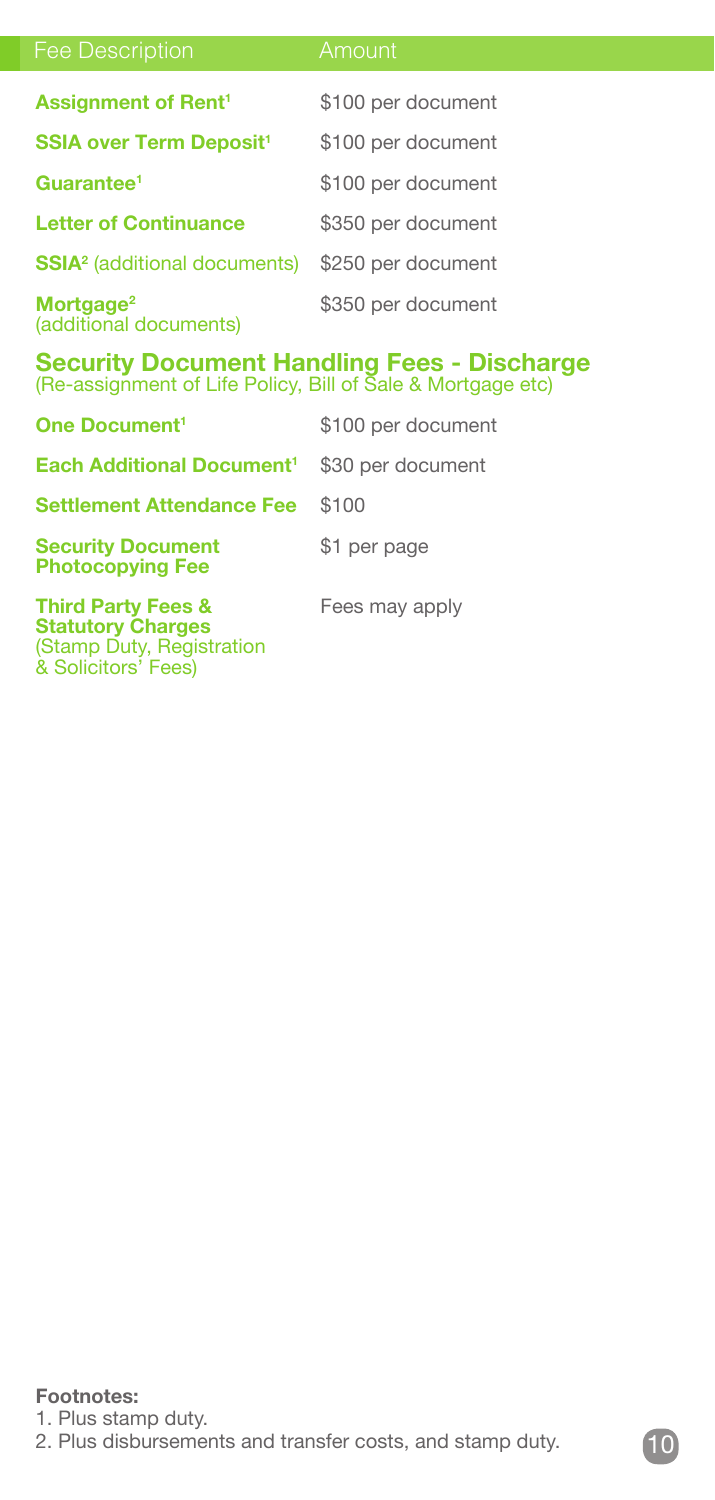| For your notes: |  |  |
|-----------------|--|--|
|                 |  |  |
|                 |  |  |
|                 |  |  |
|                 |  |  |
|                 |  |  |
|                 |  |  |
|                 |  |  |
|                 |  |  |
|                 |  |  |
|                 |  |  |
|                 |  |  |
|                 |  |  |
|                 |  |  |
|                 |  |  |
|                 |  |  |
|                 |  |  |
|                 |  |  |
|                 |  |  |
|                 |  |  |
|                 |  |  |
|                 |  |  |
|                 |  |  |
|                 |  |  |
|                 |  |  |
|                 |  |  |
|                 |  |  |
|                 |  |  |
|                 |  |  |
|                 |  |  |
|                 |  |  |
|                 |  |  |
|                 |  |  |
|                 |  |  |
|                 |  |  |
|                 |  |  |